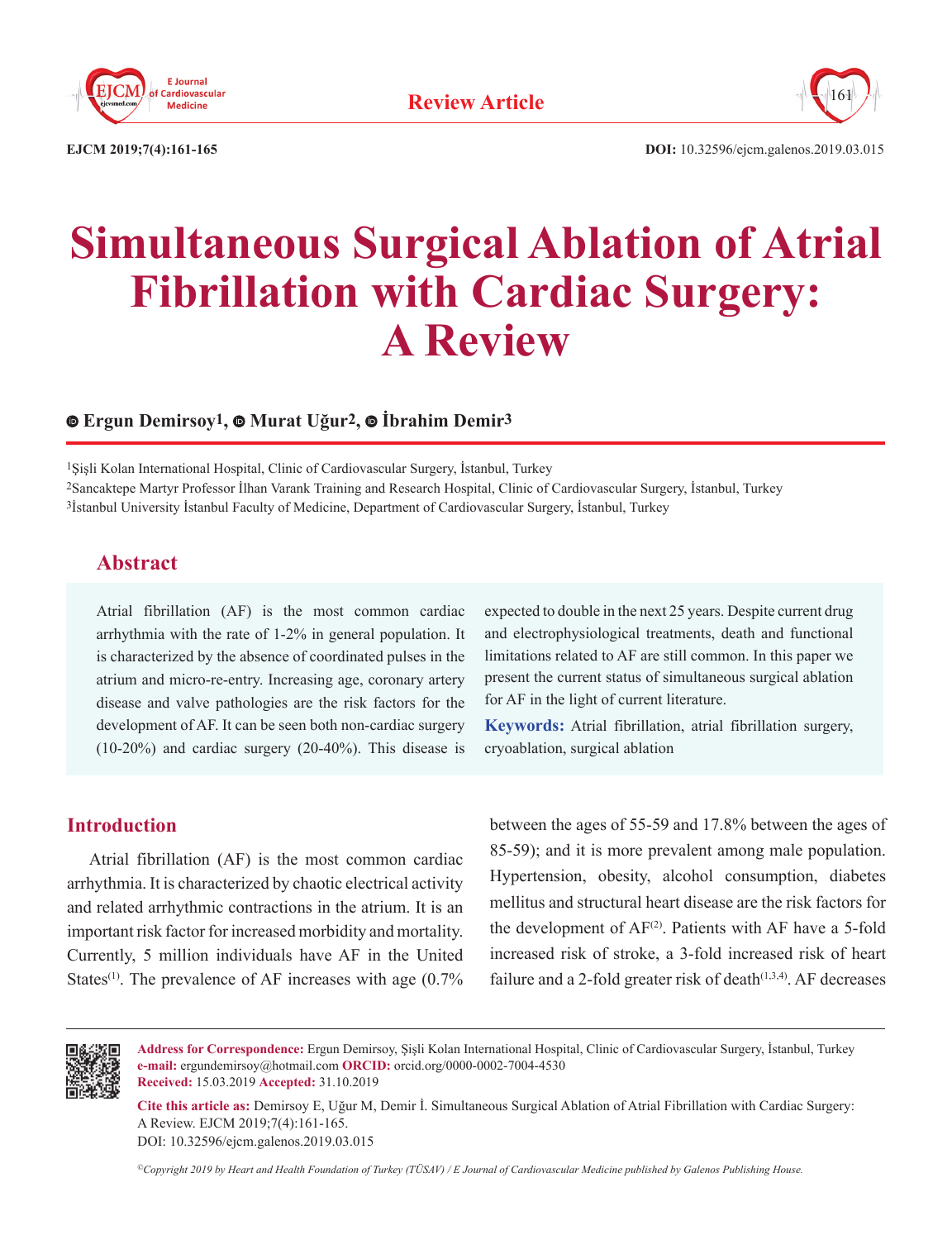



cardiac output as a result of increased ventricular response and decreased ventricular filling time. Stasis might lead to clot formation and thromboembolism(5).

It has been shown that morbidity and mortality risks are increased in cardiac surgery patients with untreated  $AF<sup>(6)</sup>$ . Pre-operative AF is seen in 11% of patients undergoing cardiac surgery according to the Society of Thoracic Surgeons (STS) database. This rate varies according to cardiac procedure. AF is most common in patients undergoing mitral valve surgery (30%). The rate was 14% for aortic valve surgery and 6.5% for isolated coronary bypass surgery<sup> $(7)$ </sup>. To improve postoperative outcomes of the patients with AF, concomitant treatment of AF was emerged. AF ablation during the cardiac surgery was increased from 28.1 to 40.2 between the years 2004 to  $2016^{(8)}$ 

Surgical ablation of AF is based on two principles: to isolate pathologic triggers [pulmonary veins, posterior left atrium (LA), atrial appendix etc.] from the atria and to leave a large atrial area to support electrical macrore-entry(2). Surgical treatment of AF was first performed experimentally by Williams et al. and was reported at the American Association of Thoracic Surgeons annual meeting in  $1980^{\circ}$ . Then, Cox completed the first clinical procedure called Maze for AF treatment and reported 22 successful cases in  $1991^{(10)}$ . In the following years, the operation developed into the Maze III or "cut and sew" Maze procedure. Damiano and colleagues replaced Maze III procedure using a combination of radio frequency energy and cryoablation which is called as  $Cox$ -Maze IV<sup>(2)</sup>. In this article we have analyzed a systematic review of surgical treatment of AF and evaluated its long-term results.

#### **Materials and Methods**

In this review, we analyzed English-language literature for reported surgical treatment of AF. We searched using the terms of "AF, surgical ablation, maze procedure" in PubMed®. We, also, included reference lists of original articles and excluded case reports and congress presentations.

#### **Results**

AF is a marker of high risk in patients undergoing coronary surgery. Presence of pre-operative AF reduces long term survival in both valve disease and coronary artery bypass grafting<sup> $(11-13)$ </sup>. In the evaluation of 15,000 patients with AF who had undergone cardiac surgery, Attaran et al. reported that intensive care, in-hospital and 10-year follow up mortality were significantly higher in patients with AF than the patients with sinus rhyth $m$ <sup> $(11)$ </sup>.

Atrial enlargement, which might cause micro-re-entry, usually associated with mitral valve disease. In addition to the atrial enlargement, structural abnormalities such as fibrosis, dilatation, ischemia, and hypertrophy might cause  $AF<sup>(14)</sup>$ . Increased diameter of LA and longer duration of AF is associated of the failure of the procedure<sup> $(15)$ </sup>. It was reported that the success of the ablation procedure was significantly reduced in patients over 75 years of age and if the left atrium size was greater than  $5 \text{ cm}^{(16)}$ .

Surgical ablation of AF is not a concomitant surgical approach specific for the mitral valve disease. It can be performed during the aortic valve surgery and coronary artery bypass grafting concurrently. In the evaluation of 47,000 patients undergoing coronary artery bypass grafting (CABG); it was revealed that patients with pre-operative AF were older, had more left ventricular dysfunction and were more hypertensive, but the rate of anginal complaints were lower. In follow up mean survival was 8.7% and 14% in the patients with and without AF, respectively<sup> $(12)$ </sup>. It is easy during the mitral valve surgery since cardiac chambers are opened and surgeons usually perform AF ablation concurrently with the mitral valve surgery. However, with the increased awareness of the AF on the long-term mortality might encourage surgeons to do epicardial ablation during the aortic valve surgery and coronary artery bypass grafting.

According to the STS guidelines for the surgical treatment of AF; surgical ablation of AF can be performed without additional operative mortality or major morbidity risk, and was also recommended as Class I, Level A during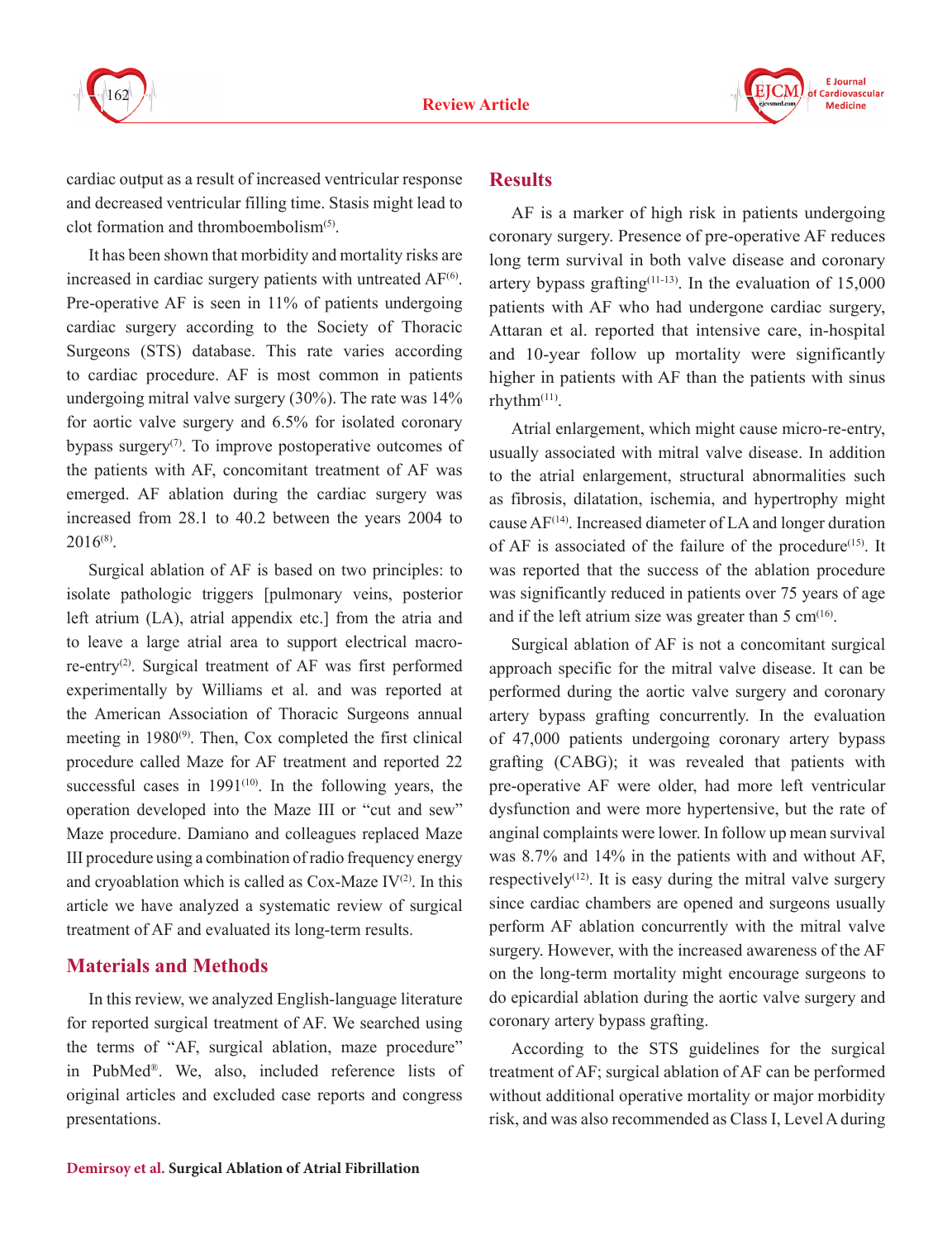

163

the accompanying mitral valve operations to regain sinus rhythm. Surgical ablation was recommended as Class I, Level B during isolated aortic valve replacement (AVR) and isolated coronary artery bypass graft surgery to regain sinus rhyth $m^{(2)}$ .

### **Should Concomitant Ablation Be Performed?**

Several studies have shown that patients who have undergone coronary surgery or AVR require less surgical AF ablation procedures than patients undergoing mitral surgery<sup> $(17)$ </sup>. Simultaneous ablation for AF with the cardiac surgery improves postoperative outcomes without any additional risk. Concomitant surgical ablation of AF with mitral valve surgery increase 4-year survival with similar perioperative morbidity<sup>(18)</sup>. Similarly, addition of the Cox-Maze procedure to CABG or AVR did not increase morbidity and perioperative risk<sup>(19)</sup>.

In a study 375 patients with AF were evaluated in terms of safety and efficacy of concomitant AF ablation in patients undergoing CABG or AVR. Fortyfour percent underwent CABG operation, while 27% underwent AVR and 29% underwent CABG and AVR surgery. Cardiopulmonary bypass and cross-clamp times were significantly higher in the ablation group. The duration of intensive care and hospital stay were similar. Postoperative AF frequency was lower in the ablation group  $(27\%$  vs  $78\%$ ,  $p<0.01$ ). Adjusted operative mortality was similar, and there was no difference in mid-term survival. They also observed that the accompanying AF ablation was effective in decreasing AF-induced work load and improved survival after the surgery $(14)$ .

Ad et al. investigated left-sided surgical ablation after cardiac surgery<sup> $(16)$ </sup>. Fifty-nine percent of the patients had CABG, 36% had aortic valve surgery and 25% had mitral valve surgery. Postoperative sinus rhythm without antiarrhythmic drug was remained in 82%, 87% and 79% of the patients at 6, 12 and 24 months, respectively. The only independent predictor was left atrial diameter. As a result, they concluded that left-sided surgical ablation

provided acceptable success only in patients with small LA size and short duration of  $AF^{(16)}$ .

In a meta-analysis of sixteen randomized controlled trials, the clinical outcomes of medical ablation and surgical ablation were analyzed after cardiac surgery. There was no significant difference in mortality between patients with and without surgical ablation (OR: 1.05; 95% CI: 0.66 to 1.68; p=0.83). There was no significant difference in the need for pacemaker implantation (OR: 0.88; 95% CI: 0.51 to 1.51; p=0.64) and neurological event risk (OR: 0.86; 95% CI: 0.37 to 2.04; p=0.74). Sinus rhythm prevalence was higher in the surgical ablation group at  $\geq 12$  months followup (OR: 6.72; 95% CI: 4.88 to 9.25; p<0.00001). They recommended simultaneous surgical ablation as a first option in the treatment of AF in patients undergoing cardiac surgery<sup>(20)</sup>. In our department we routinely perform surgical ablation procedure, if AF persists. We performed surgical ablation of AF in 234 patients. Most of the patients had mitral valve disease (96.5%). We preferred radiofrequency ablation in 96.5% of our patients. Postoperative sinus rhythm was remained in 189 patients (80.7%) in the follow up period.

## **What is the Optimal Ablation Approach?**

International Association of Minimally Invasive Cardiothoracic Surgery recommended that patients undergoing cardiac surgery should undergo a surgical ablation procedure; to increase the frequency of sinus rhythm at short and long-term follow-up, to improve ejection fraction and exercise tolerance, to reduce the risk of stroke and thromboembolic event and to improve longterm survival $(21)$ .

In the comparison of the new developed techniques and the classical Cox Maze III procedure Cox Maze III procedure resulted in a greater freedom from AF in each follow-up $(22)$ . In multivariate analysis, the risk of recurrent AF was lower during 1 to 5-year follow-up period in the Cox Maze III procedure (hazard ratio: 0.4; 95% CI: 0.24-0.69;  $p<0.001$ )<sup>(22)</sup>. Randomized controlled trials are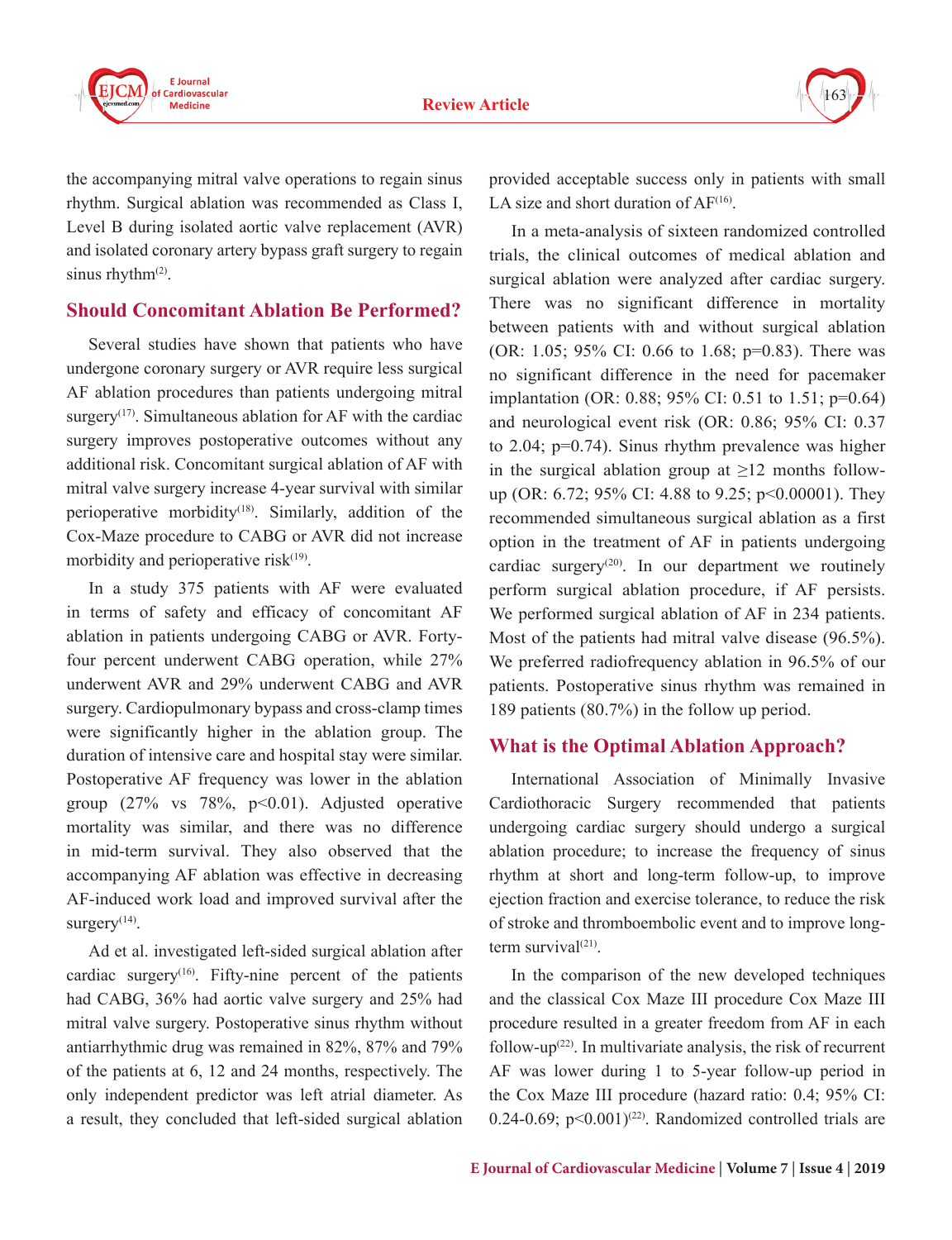



necessitated with alternative energy sources to provide effectiveness of the Cox Maze IV procedure.

### **Conclusion**

Gammie et al. declared that, although an increasing number of patients with AF were treated by surgical ablation, almost  $60\%$  of patients were still untreated<sup>(8,23)</sup>. Although 52% of patient undergoing mitral valve surgery underwent concomitant surgical correction of AF only 28% of patients with aortic valve surgery and 24% of patients with CABG had concomitant surgical ablation procedure. After adjustment for the differences in preoperative characteristics, it was revealed that surgical ablation AF might be performed without increasing mortality and major morbidity $(8)$ . In the evaluation of more than 85,000 patients, it was found that, as in other studies, early mortality, prolonged ventilation and stroke rate decreased in patients who underwent surgical ablation; however, there was increase in the development of renal failure and the need for pacemaker implantation $(17)$ .

The number of patients with AF is increasing day by day and it is predicted that this number will be doubled in  $25$  years<sup> $(1)$ </sup>. This situation is similar across the world and patient prevalence is similar in the USA and Europe. Patient with AF has increased risk for stroke, heart failure and mortality. As a consequence, treatment of the AF will be more popular in the following decades.

Surgical ablation of AF has been developing for more than three decades. Safety and efficiency with AF ablation are maintained with the new techniques. Currently only 40% of AF patients had undergone AF ablation<sup>(17)</sup>. Surgical ablation of AF improves quality of life, survival and patient satisfaction without increased risk of operative mortality or major morbidity. Considering the benefits to long-term rhythm control and quality of life, more frequently performed surgical ablation will improve patient outcomes.

#### **Ethics**

**Peer-review:** Externally peer-reviewed.

#### **Authorship Contributions**

Surgical and Medical Practices: E.D., Concept: E.D., Design: M.U., İ.D., Data Collection or Processing: M.U., İ.D., Analysis or Interpretation: E.D., M.U., Literature Search: E.D., M.U., İ.D., Writing: E.D., M.U., İ.D.

**Conflict of Interest:** No conflict of interest was declared by the authors.

**Financial Disclosure:** The authors declared that this study received no financial support.

#### **References**

- 1. Link MS, Haissaguerre M, Natale A. Ablation of atrial fibrillation patient selection, periprocedural anticoagulation, techniques, and preventive measures after ablation. Circulation 2016;134:339-52.
- 2. Badhwar V, Rankin JS, Damiano RJ, et al. The Society of Thoracic Surgeons 2017 clinical practice guidelines for the surgical treatment of atrial fibrillation. Ann Thorac Surg 2017;103:329-41.
- 3. Writing Group Members, Mozaffarian D, Benjamin EJ, et al. Heart disease and stroke statistics-2016 update: A report from the American Heart Association. Circulation 2016;133:e38-360.
- 4. Heeringa JA, van der Kuip DA, Hofman A, et al. Prevalence, incidence and lifetime risk of atrial fibrillation: the Rotterdam study. Eur Heart J 2006;27:949-53.
- 5. Edgerton ZJ, Edgerton JR. A review of current surgical treatment of patients with atrial fibrillation. Proc (Bayl Univ Med Cent) 2012;25:218- 23.
- 6. Echahidi N, Pibarot P, O'Hara G, Mathieu P. Mechanisms, prevention, and treatment of atrial fibrillation after cardiac surgery. J Am Coll Cardiol 2008;51:793-801.
- 7. Mitchell LB. CCS Atrial Fibrillation Guidelines Committee. Canadian Cardiovascular Society atrial fibrillation guidelines 2010: Prevention and treatment of atrial fibrillation following cardiac surgery. Can J Cardiol 2011;27:91-7.
- 8. Gammie JS, Haddad M, Milford-Beland S, et al. Atrial fibrillation correction surgery: lessons from the society of thoracic surgeons national cardiac database. Ann Thorac Surg 2008;85:909-14.
- 9. Williams JM, Ungerleider RM, Lofland GK, Cox JL. Left atrial isolation. New technique for the treatment of supraventricular arrhythmias. J Thorac Cardiovas Surg 1980;80:373-80.
- 10. Cox JL, Boineau JP, Schuessler RB, et al. Successful surgical treatment of atrial fibrillation. JAMA 1991;266:1976-80.
- 11. Attaran S, Shaw M, Bond L, Pullan MD, Fabri BM. A comparison of outcome in patients with preoperative atrial fibrillation and patients in sinus rhythm. Ann Thorac Surg 2011;92:1391-95.
- 12. Quader MA, McCarthy PM, Gillinov AM, et al. Does preoperative atrial fibrillation reduce survival after coronary artery bypass grafting? Ann Thorac Surg 2004;77:1514-24.